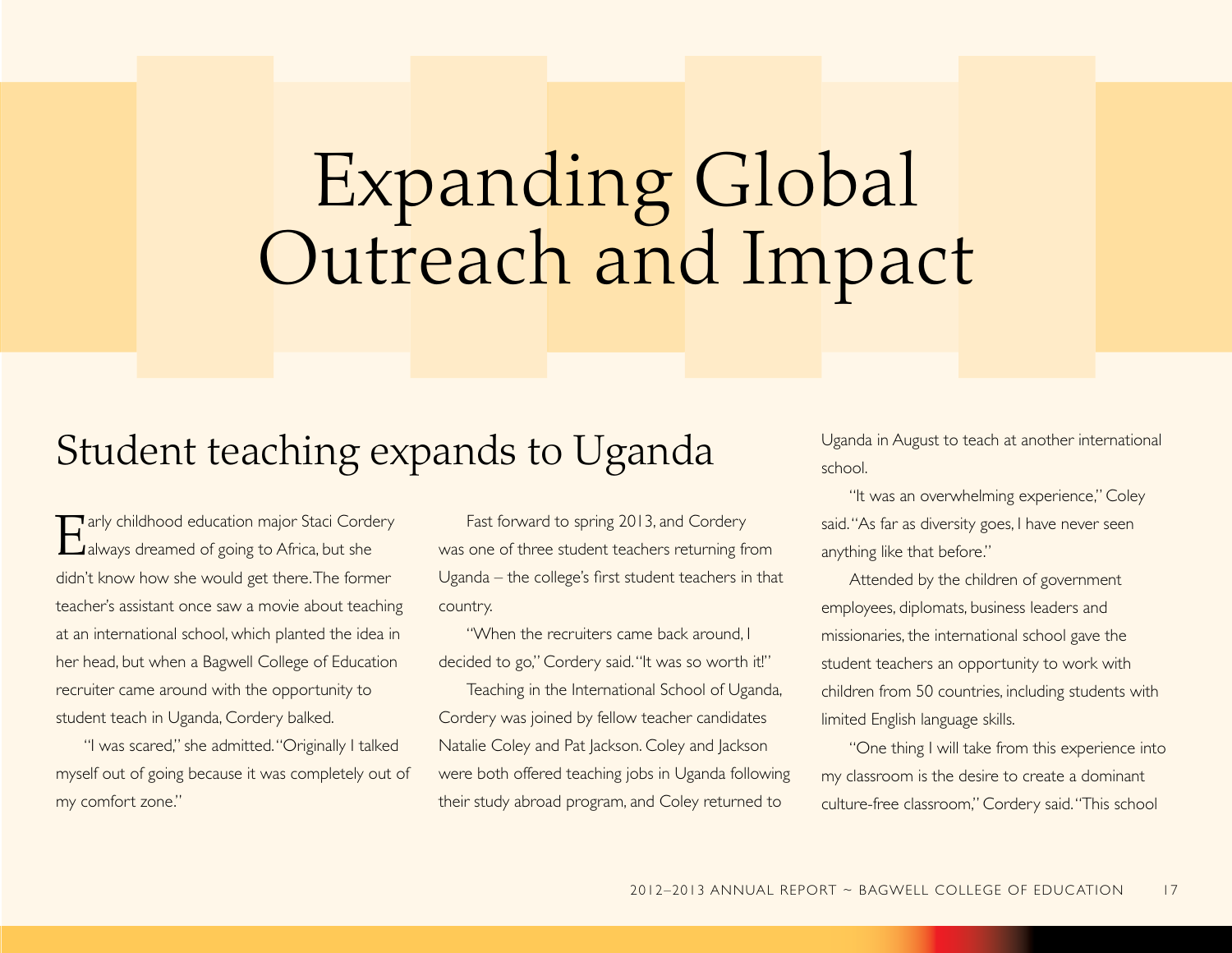had such a sense of community among all the students. in that kind of environment, students can focus more on learning skills than cultural skills because you take away the need to assimilate into the dominant culture, which can limit students' academic success."

As part of a re-entry seminar in April, Cordery, Jackson and coley met with soon-to-be student teachers T. brittney Hampton and Amanda Low.

The first piece of advice Hampton and Low received about traveling to Uganda: bring a mirror.

"I spent four months without a mirror to see what my outfit looked like," Coley joked. "On a more serious note, be open-minded. Try everything."

cordery and coley are two of about 200 student teachers who have studied abroad in china, costa Rica, Ecuador, Mexico, Uganda and Belize. The Bagwell College also has a summer program for teaching English in Seoul, South Korea, where the college has sent 40 teacher candidates since 2008.

"It is important to give teacher candidates choices about host countries around the world where they will spend a semester student teaching," said Dr. Sandra Bryan, the Bagwell college's director of global engagement. "Uganda



is the first country in Africa where we are student teaching. Student interest in Africa led to the partnership between KSU and the international School of Uganda, with support from long-time KSU partner, Makerere University in Kampala, Uganda."

in addition to the experience and knowledge gained by their time overseas, teacher candidates are also eligible for global engagement certification, a recognition program that began in 2009. To date, 135 student teachers have received global certification.